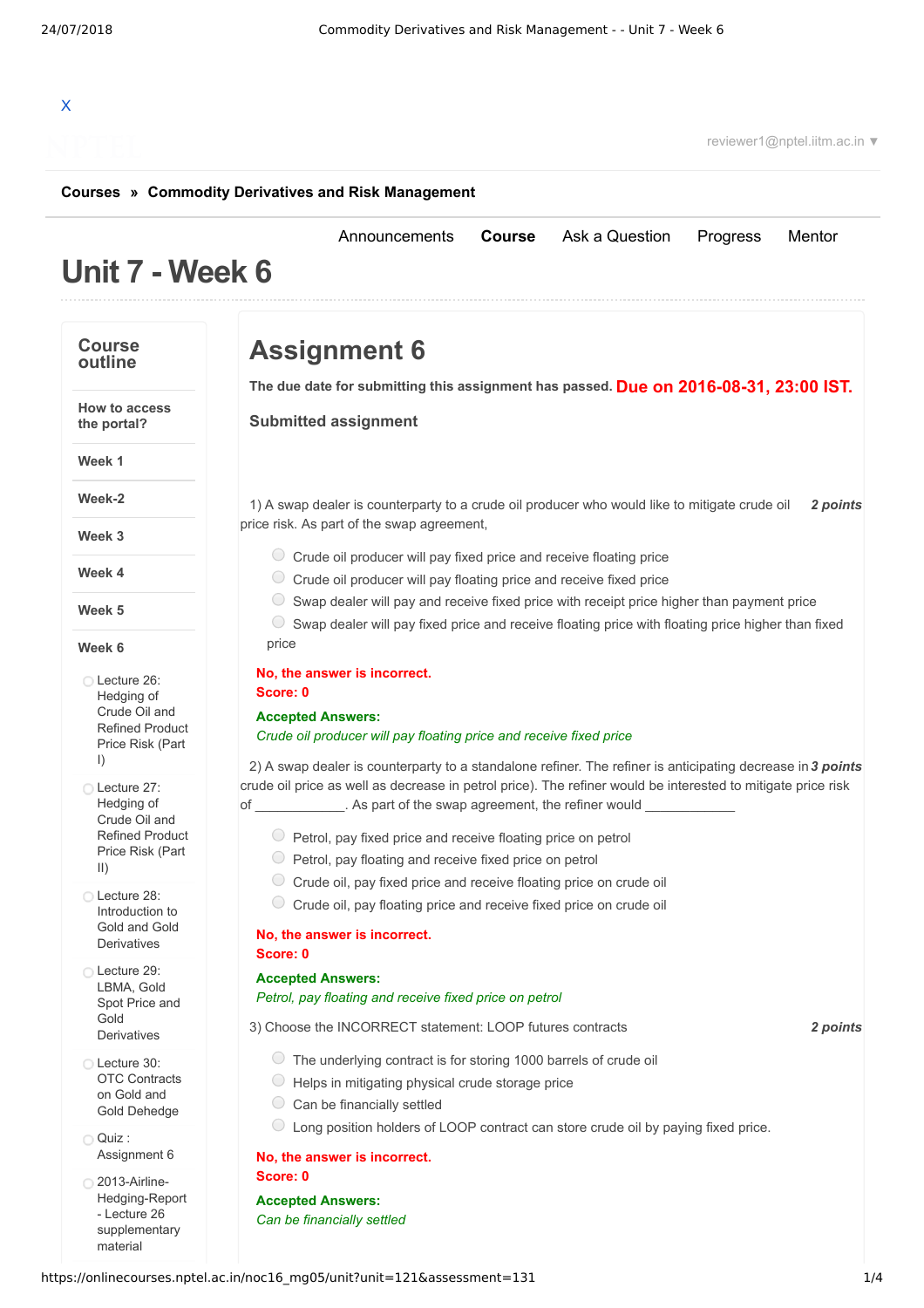- $\bigcirc$  CME-MCX -Lecture 26 **[Supplementary](https://onlinecourses.nptel.ac.in/noc16_mg05/link?unit=133)** material
- loop-storagefutures-wdmfact-card - Lecture 26 **[Supplementary](https://onlinecourses.nptel.ac.in/noc16_mg05/link?unit=134)** material
- CME-Crude Oil-[LOOP-Futures](https://onlinecourses.nptel.ac.in/noc16_mg05/link?unit=135)contract- Specs - Lecture 26 **Supplementary** material
- Collar Lecture 27 **[Supplementary](https://onlinecourses.nptel.ac.in/noc16_mg05/link?unit=136)** material
- Moody's VPP rating - Lecture 27 **[Supplementary](https://onlinecourses.nptel.ac.in/noc16_mg05/link?unit=137)** material
- Crack spread margin - Lecture 27 **[Supplementary](https://onlinecourses.nptel.ac.in/noc16_mg05/link?unit=138)** material
- O NCDEX-Good Delivery List - Lecture 28 **[Supplementary](https://onlinecourses.nptel.ac.in/noc16_mg05/link?unit=139)** material
- gold spot-Contango-Backwardation - Gold - Lecture 28 **[Supplementary](https://onlinecourses.nptel.ac.in/noc16_mg05/link?unit=140)** material
- Gold-backed-ETF-data - Lecture 28 **[Supplementary](https://onlinecourses.nptel.ac.in/noc16_mg05/link?unit=141)** material
- Weblinks for STREAMING DEALS - Lecture 30 **[Supplementary](https://onlinecourses.nptel.ac.in/noc16_mg05/link?unit=142)** material
- Barick Dehdge Lecture 30 **[Supplementary](https://onlinecourses.nptel.ac.in/noc16_mg05/link?unit=143)** material
- **Gold Smuggling** - Lecture 30 **[Supplementary](https://onlinecourses.nptel.ac.in/noc16_mg05/link?unit=144)** material
- [Assignment](https://onlinecourses.nptel.ac.in/noc16_mg05/link?unit=168) 6 Solution

**Week 7:**

#### 24/07/2018 Commodity Derivatives and Risk Management - - Unit 7 - Week 6

4) 4. A crude oil refiner is a seller of swap on petrol. The notional quantity is 5000 liters. The 3 *points* swap duration is 3 months and with monthly payment and receipt. The fixed price INR 53 per liter. On the 1st and 2nd settlement date, the petrol price stood and INR 57 and INR 49 respectively. The refiner

- $\circ$  Will not pay/ receive any cash, as the average floating price INR 53.
- $\circledcirc$  Will be incurring loss by entering into this swap contract.
- Will receive INR 20,000 and pay INR 20,000 on 1st and 2nd settlement respectively.
- Will pay INR 20,000 and receive Rs. 20,000 on 1st and 2nd settlement respectively.

#### **No, the answer is incorrect.**

#### **Accepted Answers:**

**Score: 0**

#### *Will pay INR 20,000 and receive Rs. 20,000 on 1st and 2nd settlement respectively.*

5) A spread contract (on crude oil: gasoline: heating oil in the ratio of 3:2:1) has the following 2 *points* information for spot price: crude oil (bbl) USD 67, gasoline & heating oil (per gallon) are USD 1.15 and USD 1.05 respectively. The crack spread ( USD per barrel of crude oil) is

- $\circ$  USD 20.1
- $\circ$  USD 20.1
- $\circ$  USD 21.5
- $\circledcirc$  Can not be calculated based on only spot price

#### **No, the answer is incorrect. Score: 0**

#### **Accepted Answers:**

*– USD 20.1*

#### 6) *2 points* Spot gold price is fixed by

- World Gold Council
- London Bullion Markets Association
- O International Monetary Fund
- Reserve Bank of India

#### **No, the answer is incorrect. Score: 0**

## **Accepted Answers:**

#### *London Bullion Markets Association*

|            |     | 7) Two gold coins weighing 20 grams each with 24 and 22 carat respectively will have | 2 points |
|------------|-----|--------------------------------------------------------------------------------------|----------|
| minimum of | and | grams of gold.                                                                       |          |

| 18, 16 |  |
|--------|--|
|        |  |

- $\circ$  18.82, 17.90
- $\circ$  19.8, 18.32
- $\circ$  12, 11

#### **No, the answer is incorrect. Score: 0**

#### **Accepted Answers:**

*19.8, 18.32*

8) *2 points* Identify the INCORRECT statement: Quanto futures on Indian gold spot price is:

- Traded at DGCX
- $\bigcirc$  If spot gold price in India increases, long Quanto futures loses
- $\bigcirc$  Payment and Receipts are denominated in US Dollar
- Always settled in cash after contract maturity

#### **No, the answer is incorrect.**

#### **Score: 0**

#### **Accepted Answers:** *If spot gold price in India increases, long Quanto futures loses*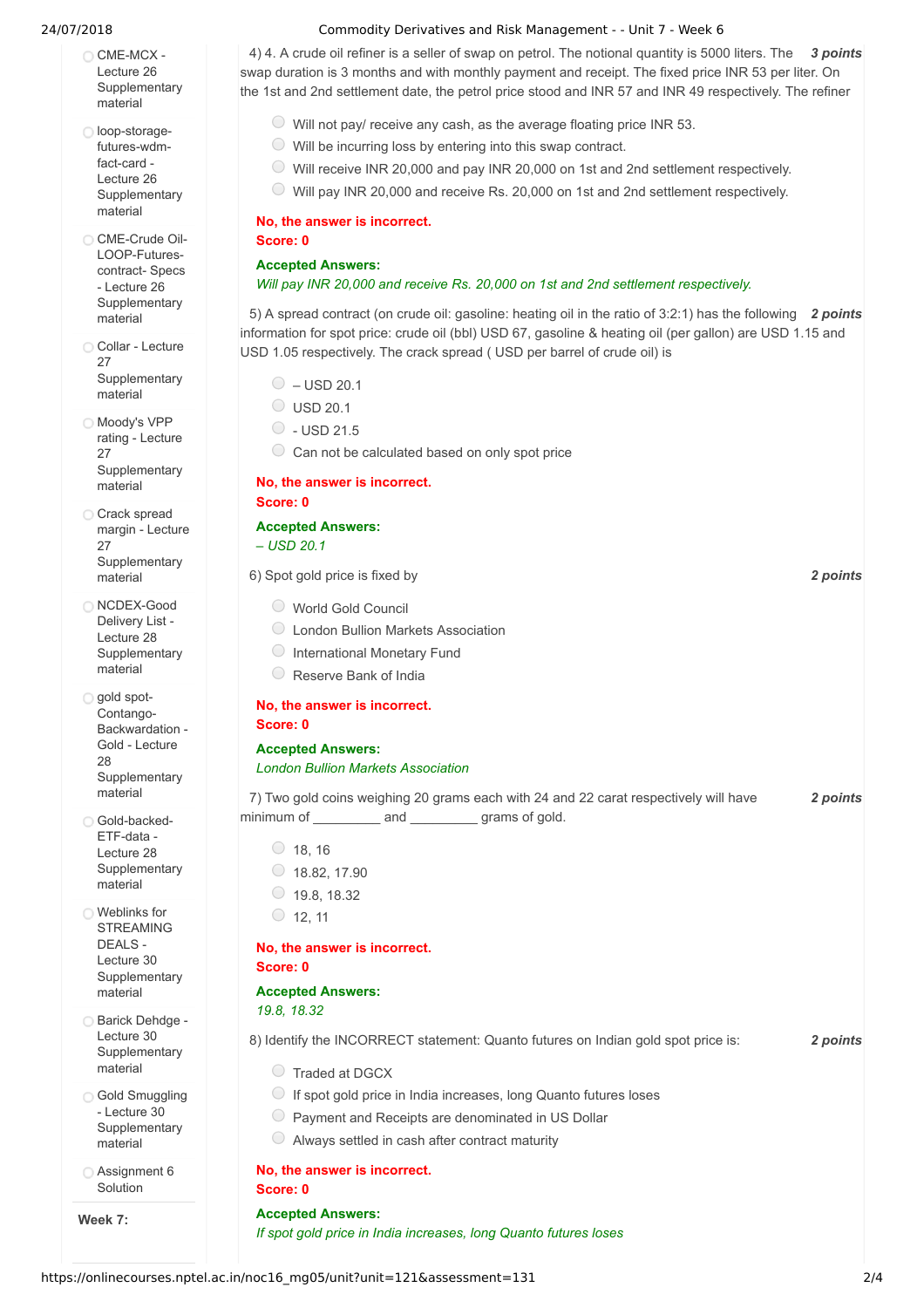#### **Week 8**

#### 24/07/2018 Commodity Derivatives and Risk Management - - Unit 7 - Week 6

9) *2 points* In a zero cost collar strategy, gold producers ( anticipating price fall) would take

- Long Call and Short Put on gold
- ◯ Long Call & Long Put on gold
- Long Put and Short Put on gold
- Long Put and Short Call on gold

#### **No, the answer is incorrect.**

#### **Score: 0**

**Accepted Answers:**

*Long Put and Short Call on gold*

10) **2** *points* 2 *points* 

 $\circ$  A party which has an open long futures position squares up by taking short futures position on the same underlying and same maturity

 $\bullet$  A party which has an open short futures position squares up by taking long futures position on the same underlying and same maturity

 $\circledcirc$  A party which had taken long put option squares up by taking long call option on the same underlying and same maturity.

 $\circ$  A party which had taken long put option squares up by taking short put option on the same underlying and same maturity.

### **No, the answer is incorrect.**

#### **Score: 0**

#### **Accepted Answers:**

A party which had taken long put option squares up by taking long call option on the same underlying and *same maturity.*

11) *2 points* A long position in crack spread futures contract involves

- $\circ$  Long position in crude oil futures as well as long position in refined product futures
- $\circ$  Short position in crude oil futures as well as short position in refined product futures
- Long position in refined products futures as well as short position in crude oil futures
- Short position in refined product futures as well as long position in crude oil futures

#### **No, the answer is incorrect. Score: 0**

#### **Accepted Answers:**

#### *Long position in refined products futures as well as short position in crude oil futures*

12) Choose the INCORRECT statement : In a mine "streaming deal", the stream buyer **2 points** 

 $\circlearrowright$  Normally pays upfront lump sum amount.

- $\circ$  The stream seller may have an option to buy back the stream at a later date.
- $\bigcirc$  Buys all metal produced by the mine at a fixed price
- $\circ$  is exposed to fluctuating metal prices, once the mine starts producing

#### **No, the answer is incorrect. Score: 0**

#### **Accepted Answers:**

#### *Buys all metal produced by the mine at a fixed price*

13) **2** *points* **2** *points* 

 $\bigcirc$  has positive value only when underlying price goes down

- $\circlearrowright$  the buyer has the right to sell the underlying at exercise price
- $\circ$  has both trigger price and exercise price.
- $\circledcirc$  buyer has the right to buy the underlying at exercise price

#### **No, the answer is incorrect.**

**Score: 0**

**Accepted Answers:** *buyer has the right to buy the underlying at exercise price*